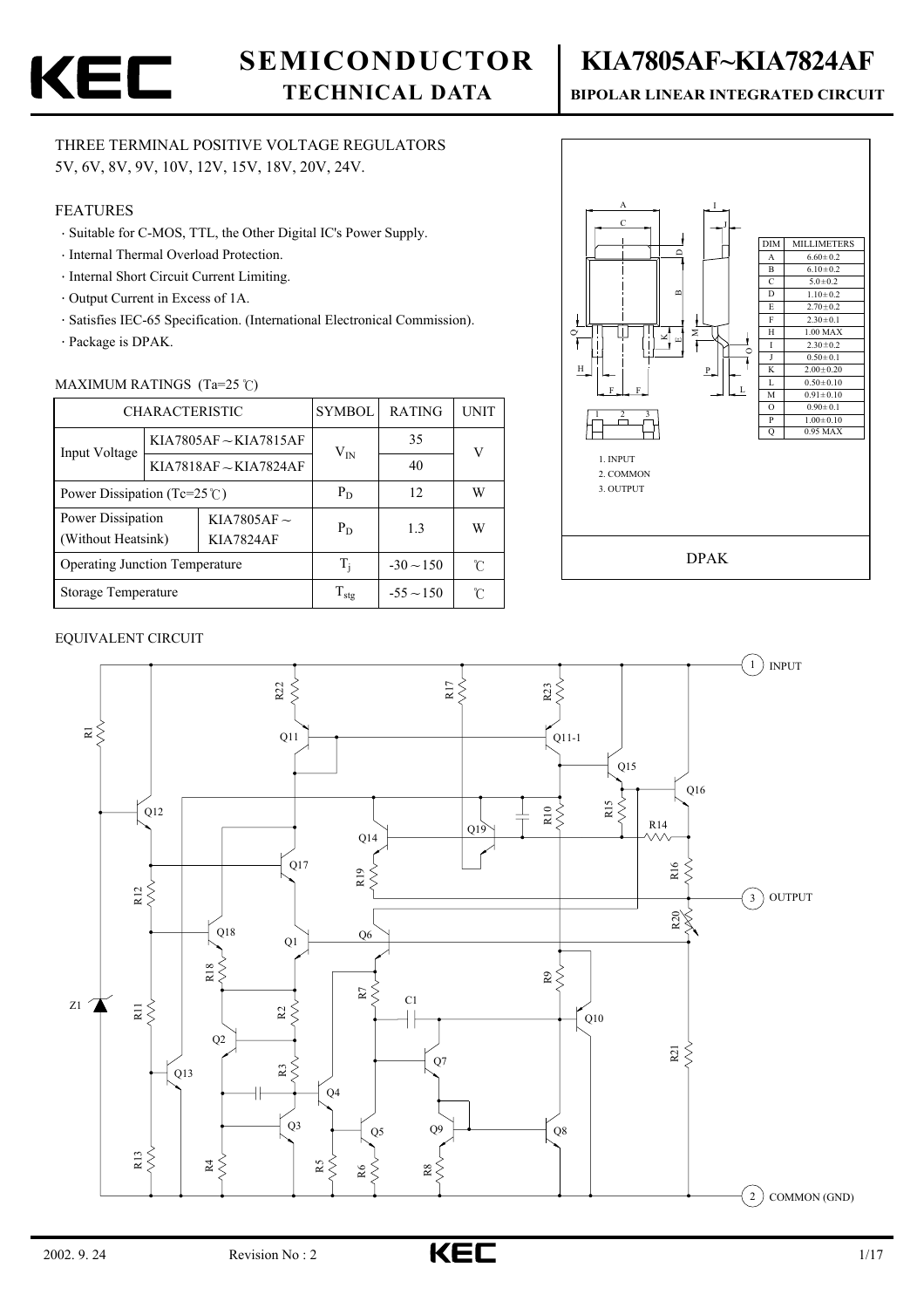#### KIA7805AF

# ELECTRICAL CHARACTERISTICS (V<sub>IN</sub>=10V, I<sub>OUT</sub>=500mA, 0 °C  $\leq$  T<sub>j</sub>  $\leq$  125 °C)

| CHARACTERISTIC                                       | <b>SYMBOL</b>            | <b>TEST</b><br><b>CIRCUIT</b> |                                                                                       | TEST CONDITION                                              | MIN.                     | TYP.                     | MAX.                     | <b>UNIT</b>            |
|------------------------------------------------------|--------------------------|-------------------------------|---------------------------------------------------------------------------------------|-------------------------------------------------------------|--------------------------|--------------------------|--------------------------|------------------------|
| Output Voltage                                       | $V_{\text{OUT}}$         | 1                             |                                                                                       | $T_i = 25$ °C, $I_{OUT} = 100$ mA                           | 4.8                      | 5.0                      | 5.2                      | $\mathbf V$            |
| Input Regulation                                     | Reg line                 | 1                             |                                                                                       | $7.0V \leq V_{IN} \leq 25V$                                 | $\overline{a}$           | $\overline{3}$           | 100                      | mV                     |
|                                                      |                          |                               | $T_i = 25$ °C                                                                         | $8.0V \leq V_{IN} \leq 12V$                                 | $\overline{\phantom{a}}$ | $\mathbf{1}$             | 50                       |                        |
|                                                      |                          |                               |                                                                                       | $5mA \leq I_{OUT} \leq 1.4A$                                |                          | 15                       | 100                      | mV                     |
| Load Regulation                                      | Reg load                 | 1                             | $T_i = 25$ °C                                                                         | $250mA \leq I_{OUT} \leq 750mA$                             | $\overline{\phantom{a}}$ | 5                        | 50                       |                        |
| Output Voltage                                       | $V_{OUT}$                | 1                             | $7.0V \leq V_{IN} \leq 20V$<br>5.0mA $\leq I_{\text{OUT}} \leq 1.0$ A, Po $\leq 15$ W |                                                             | 4.75                     | $\overline{\phantom{a}}$ | 5.25                     | $\mathbf V$            |
| Quiescent Current                                    | $I_{B}$                  | $\mathbf{1}$                  | $T_i = 25$ °C, $I_{OUT} = 5mA$                                                        |                                                             | $\overline{a}$           | 4.2                      | 8.0                      | mA                     |
| Quiescent Current Change                             | $\mathcal{A}_{\text{B}}$ | 1                             | $7.0V \leq V_{IN} \leq 25V$                                                           |                                                             | $\overline{\phantom{a}}$ |                          | 1.3                      | mA                     |
| <b>Output Noise Voltage</b>                          | $\rm V_{NO}$             | $\mathbf{1}$                  | $IOUT=50mA$                                                                           | Ta=25°C, $10Hz \leq f \leq 100kHz$                          | Ĭ.                       | 50                       | $\overline{\phantom{a}}$ | $\mu$ V <sub>rms</sub> |
| Ripple Rejection Ratio                               | RR                       | 1                             | $I_{OUT} = 50 \text{mA}, T_{i} = 25 \text{°C}$                                        | f=120Hz, $8.0V \leq V_{IN} \leq 18V$ ,                      | 62                       | 78                       | $\overline{a}$           | dB                     |
| Dropout Voltage                                      | $V_D$                    | $\mathbf{1}$                  | $I_{OUT} = 1.0A$ , T <sub>i</sub> =25 °C                                              |                                                             | $\overline{a}$           | 2.0                      |                          | $\mathbf{V}$           |
| Short Circuit Current Limit                          | $I_{SC}$                 | 1                             | $T_i = 25$ °C                                                                         |                                                             | $\overline{\phantom{a}}$ | 1.6                      | $\overline{\phantom{0}}$ | $\mathbf{A}$           |
| Average Temperature<br>Coefficient of Output Voltage | TC <sub>VO</sub>         | $\mathbf{1}$                  |                                                                                       | $I_{OUT} = 5mA$ , $0 \degree C \leq T_j \leq 125 \degree C$ | $\overline{\phantom{a}}$ | $-0.6$                   |                          | $mV$ /°C               |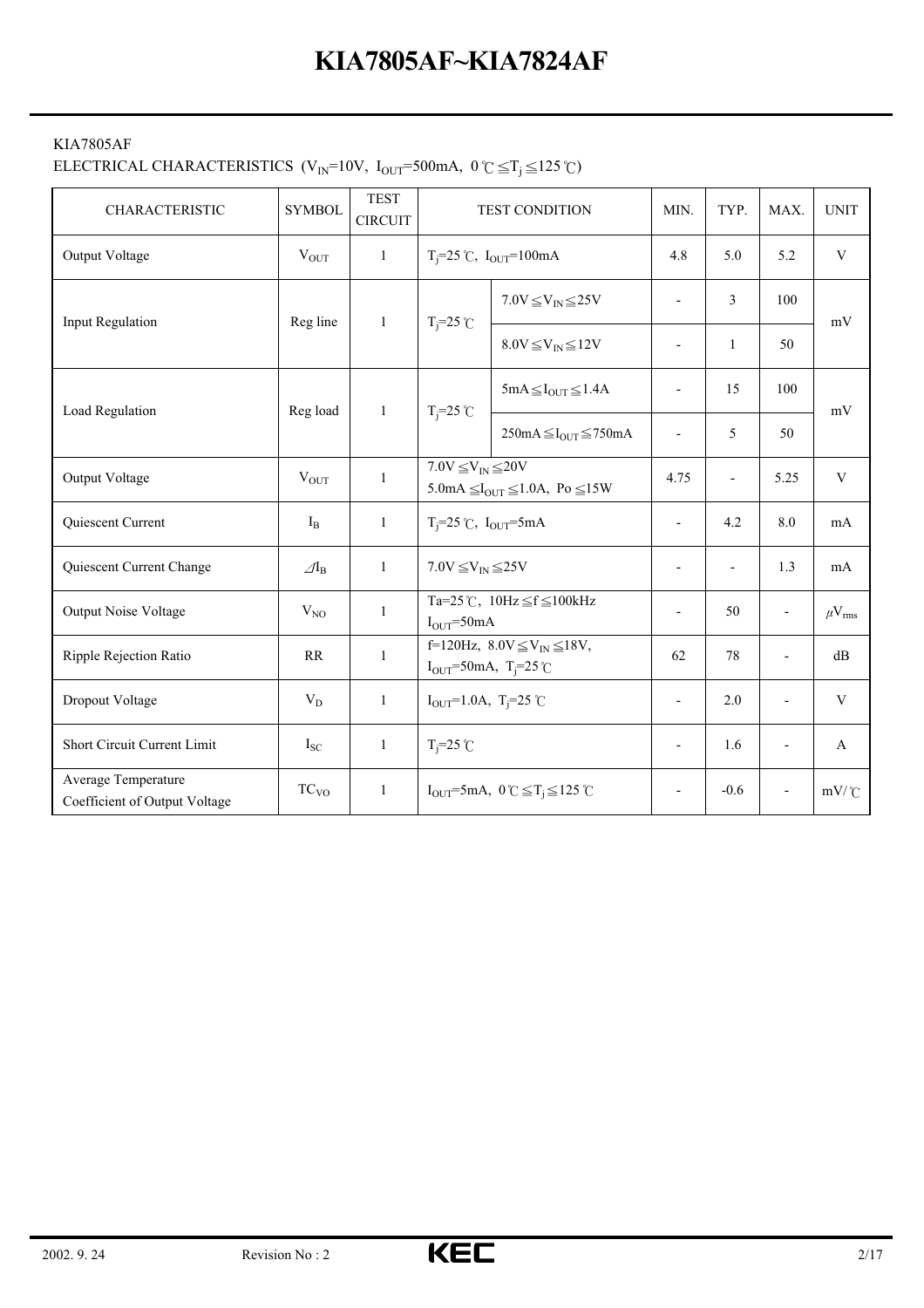#### KIA7806AF

# ELECTRICAL CHARACTERISTICS (V<sub>IN</sub>=11V, I<sub>OUT</sub>=500mA,  $0^{\circ}C \leq T_j \leq 125^{\circ}C$ )

| <b>CHARACTERISTIC</b>                                | <b>SYMBOL</b>            | <b>TEST</b><br><b>CIRCUIT</b> |                                                                                    | <b>TEST CONDITION</b>                                                                  | MIN.                     | TYP.                     | MAX.                     | <b>UNIT</b>          |
|------------------------------------------------------|--------------------------|-------------------------------|------------------------------------------------------------------------------------|----------------------------------------------------------------------------------------|--------------------------|--------------------------|--------------------------|----------------------|
| Output Voltage                                       | $V_{\text{OUT}}$         | $\mathbf{1}$                  |                                                                                    | $T_i = 25$ °C, $I_{OUT} = 100$ mA                                                      | 5.75                     | 6.0                      | 6.25                     | $\mathbf V$          |
| <b>Input Regulation</b>                              | Reg line                 | $\mathbf{1}$                  |                                                                                    | $8.0V \leq V_{IN} \leq 25V$                                                            | $\overline{a}$           | 4                        | 120                      | mV                   |
|                                                      |                          |                               | $T_i = 25$ °C                                                                      | $9V \leq V_{IN} \leq 13V$                                                              | $\overline{\phantom{0}}$ | $\overline{2}$           | 60                       |                      |
|                                                      |                          |                               |                                                                                    | $5mA \leq I_{OUT} \leq 1.4A$                                                           | $\overline{a}$           | 15                       | 120                      |                      |
| Load Regulation                                      | Reg load                 | $\mathbf{1}$                  | $T_i = 25$ °C                                                                      | $250mA \leq I_{OUT} \leq 750mA$                                                        | $\overline{\phantom{a}}$ | 5                        | 60                       | mV                   |
| Output Voltage                                       | $V_{OUT}$                | $\mathbf{1}$                  | $8V \leq V_{\text{IN}} \leq 21V$<br>$5.0mA \leq I_{OUT} \leq 1.0A$ , Po $\leq 15W$ |                                                                                        | 5.7                      | $\overline{\phantom{a}}$ | 6.3                      | $\mathbf V$          |
| Quiescent Current                                    | $I_{B}$                  | $\mathbf{1}$                  |                                                                                    | $T_i = 25$ °C, $I_{OUT} = 5mA$                                                         |                          | 4.3                      | 8.0                      | mA                   |
| Quiescent Current Change                             | $\varDelta I_{\text{B}}$ | $\mathbf{1}$                  | $8V \leq V_{IN} \leq 25V$                                                          |                                                                                        | $\overline{\phantom{a}}$ | ÷,                       | 1.3                      | mA                   |
| Output Noise Voltage                                 | $V_{NO}$                 | $\mathbf{1}$                  | $I_{OUT} = 50mA$                                                                   | Ta=25 °C, $10Hz \leq f \leq 100kHz$                                                    | $\overline{\phantom{a}}$ | 55                       | $\overline{\phantom{a}}$ | $\mu V_{\rm rms}$    |
| Ripple Rejection Ratio                               | RR                       | $\mathbf{1}$                  |                                                                                    | f=120Hz, $9V \leq V_{IN} \leq 19V$ ,<br>$I_{OUT} = 50 \text{mA}, T_{i} = 25 \text{°C}$ | 61                       | 77                       | $\overline{a}$           | dB                   |
| Dropout Voltage                                      | $V_D$                    | $\mathbf{1}$                  | $I_{OUT} = 1.0A$ , T <sub>i</sub> =25°C                                            |                                                                                        | $\overline{\phantom{a}}$ | 2.0                      |                          | $\mathbf V$          |
| Short Circuit Current Limit                          | $I_{SC}$                 | $\mathbf{1}$                  | $T_i = 25$ °C                                                                      |                                                                                        | $\overline{\phantom{a}}$ | 1.5                      |                          | A                    |
| Average Temperature<br>Coefficient of Output Voltage | TC <sub>VO</sub>         | $\mathbf{1}$                  |                                                                                    | $I_{\text{OUT}}=5 \text{mA}, 0^{\circ}C \leq T_i \leq 125^{\circ}C$                    | $\overline{\phantom{a}}$ | $-0.7$                   |                          | $mV$ / $\mathcal{C}$ |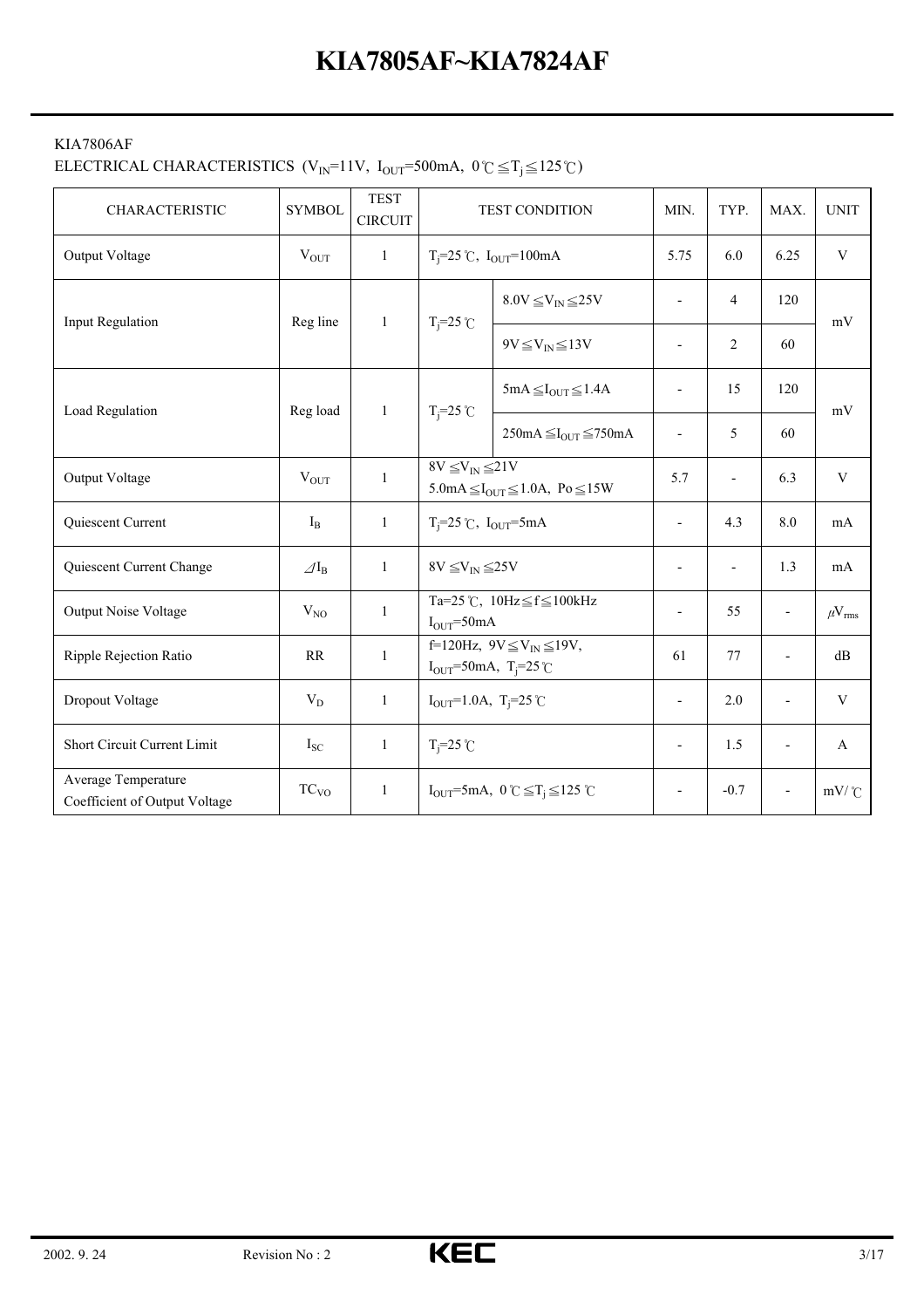#### KIA7808AF

# ELECTRICAL CHARACTERISTICS (V<sub>IN</sub>=14V, I<sub>OUT</sub>=500mA,  $0 \degree \subseteq T_j \leq 125 \degree C$ )

| CHARACTERISTIC                                       | <b>SYMBOL</b>              | <b>TEST</b><br><b>CIRCUIT</b> |                                                                                          | <b>TEST CONDITION</b>                                                                              | MIN.                     | TYP.                     | MAX.                     | <b>UNIT</b>       |
|------------------------------------------------------|----------------------------|-------------------------------|------------------------------------------------------------------------------------------|----------------------------------------------------------------------------------------------------|--------------------------|--------------------------|--------------------------|-------------------|
| Output Voltage                                       | $V_{\text{OUT}}$           | $\mathbf{1}$                  |                                                                                          | $T_i = 25$ °C, $I_{OUT} = 100$ mA                                                                  | 7.7                      | 8.0                      | 8.3                      | $\mathbf V$       |
| Input Regulation                                     | Reg line                   | 1                             |                                                                                          | $10.5V \leq V_{IN} \leq 25V$                                                                       | $\blacksquare$           | 6                        | 160                      | mV                |
|                                                      |                            |                               | $T_i = 25$ °C                                                                            | $11V \leq V_{IN} \leq 17V$                                                                         | $\overline{a}$           | 2                        | 80                       |                   |
|                                                      |                            |                               |                                                                                          | $5mA \leq I_{OUT} \leq 1.4A$                                                                       |                          | 12                       | 160                      | mV                |
| Load Regulation                                      | Reg load                   | $\mathbf{1}$                  | $T_i = 25$ °C                                                                            | $250mA \leq I_{OUT} \leq 750mA$                                                                    | $\overline{a}$           | $\overline{4}$           | 80                       |                   |
| Output Voltage                                       | $V_{OUT}$                  | $\mathbf{1}$                  | $10.5V \leq V_{IN} \leq 23V$<br>5.0mA $\leq$ I <sub>OUT</sub> $\leq$ 1.0A, Po $\leq$ 15W |                                                                                                    | 7.6                      | $\overline{\phantom{0}}$ | 8.4                      | $\mathbf V$       |
| Quiescent Current                                    | $I_{B}$                    | 1                             | $T_i = 25$ °C, $I_{OUT} = 5mA$                                                           |                                                                                                    | ÷,                       | 4.3                      | 8.0                      | mA                |
| Quiescent Current Change                             | $\mathcal{A}_{\mathrm{B}}$ | $\mathbf{1}$                  | $10.5V \leq V_{\text{IN}} \leq 25V$                                                      |                                                                                                    | $\overline{\phantom{a}}$ |                          | 1.0                      | mA                |
| Output Noise Voltage                                 | $V_{NO}$                   | 1                             | $IOUT=50mA$                                                                              | Ta=25°C, $10Hz \leq f \leq 100kHz$                                                                 | $\overline{a}$           | 70                       | $\overline{\phantom{a}}$ | $\mu V_{\rm rms}$ |
| Ripple Rejection Ratio                               | <b>RR</b>                  | $\mathbf{1}$                  |                                                                                          | f=120Hz, $11.5V \leq V_{\text{IN}} \leq 21.5V$ ,<br>$I_{OUT} = 50 \text{mA}, T_{i} = 25 \text{°C}$ |                          | 74                       | $\overline{a}$           | dB                |
| Dropout Voltage                                      | $V_D$                      | 1                             | $I_{OUT} = 1.0A$ , T <sub>i</sub> =25 °C                                                 |                                                                                                    |                          | 2.0                      |                          | $\mathbf V$       |
| Short Circuit Current Limit                          | $I_{SC}$                   | $\mathbf{1}$                  | $T_i = 25$ °C                                                                            |                                                                                                    | $\overline{\phantom{a}}$ | 1.1                      | $\overline{a}$           | A                 |
| Average Temperature<br>Coefficient of Output Voltage | TC <sub>VO</sub>           | $\mathbf{1}$                  |                                                                                          | $I_{OUT} = 5mA$ , $0 \degree C \leq T_j \leq 125 \degree C$                                        | $\overline{\phantom{a}}$ | $-1.0$                   | $\overline{\phantom{a}}$ | $mV$ /°C          |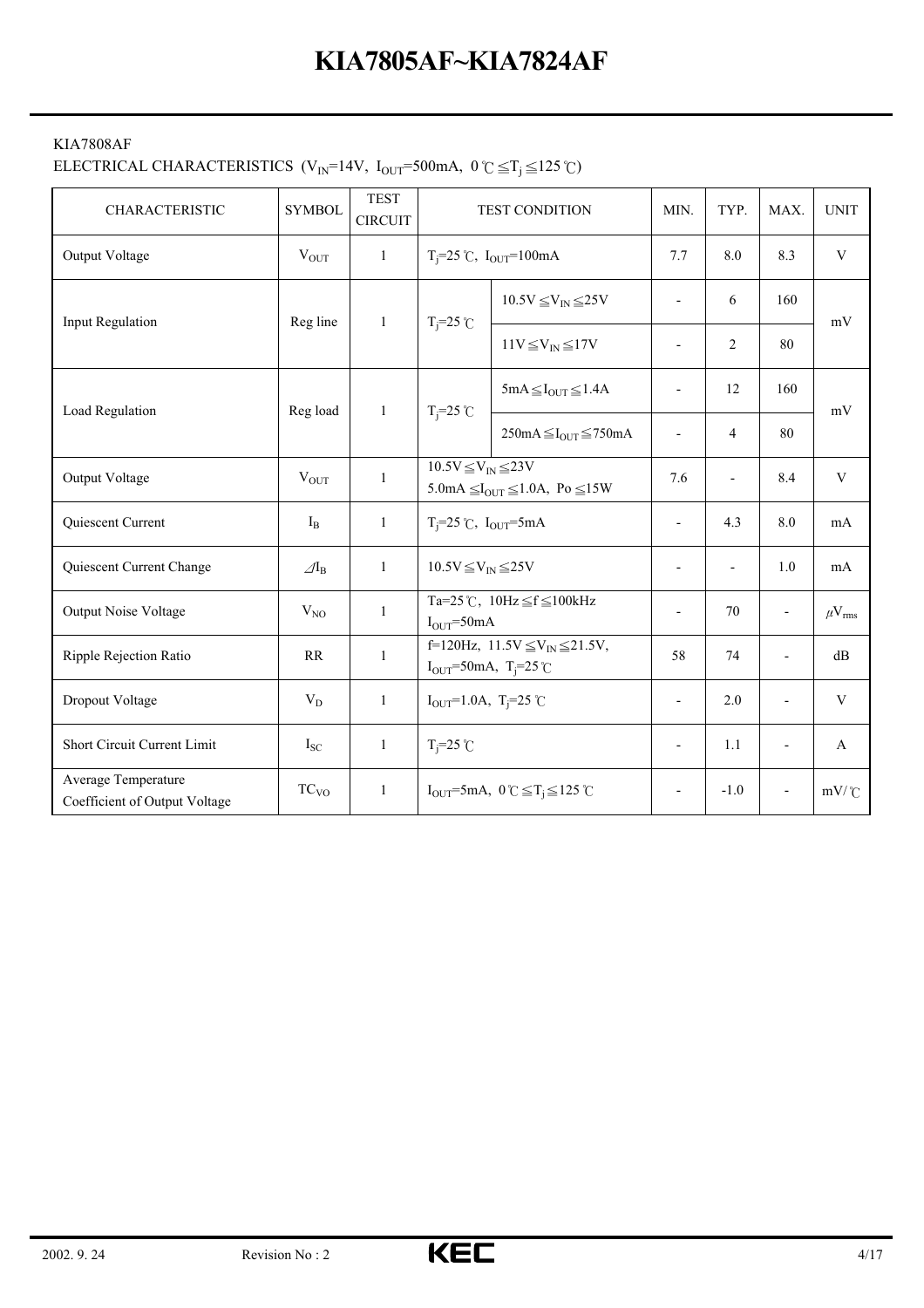#### KIA7809AF

# ELECTRICAL CHARACTERISTICS (V<sub>IN</sub>=15V, I<sub>OUT</sub>=500mA,  $0^{\circ}C \leq T_j \leq 125^{\circ}C$ )

| <b>CHARACTERISTIC</b>                                | <b>SYMBOL</b>            | <b>TEST</b><br><b>CIRCUIT</b> |                                                                                                               | <b>TEST CONDITION</b>                                                                       | MIN.                     | TYP.                     | MAX.                     | <b>UNIT</b>          |
|------------------------------------------------------|--------------------------|-------------------------------|---------------------------------------------------------------------------------------------------------------|---------------------------------------------------------------------------------------------|--------------------------|--------------------------|--------------------------|----------------------|
| Output Voltage                                       | $V_{\text{OUT}}$         | $\mathbf{1}$                  |                                                                                                               | $T_i = 25$ °C, $I_{OUT} = 100$ mA                                                           | 8.64                     | 9.0                      | 9.36                     | $\mathbf V$          |
| <b>Input Regulation</b>                              | Reg line                 | $\mathbf{1}$                  | $T_i = 25$ °C                                                                                                 | $11.5V \leq V_{IN} \leq 26V$                                                                | $\overline{a}$           | 7.0                      | 180                      | mV                   |
|                                                      |                          |                               |                                                                                                               | $13V \leq V_{\text{IN}} \leq 19V$                                                           | $\overline{\phantom{a}}$ | 2.5                      | 90                       |                      |
|                                                      |                          |                               |                                                                                                               | $5mA \leq I_{OUT} \leq 1.4A$                                                                | $\overline{\phantom{a}}$ | 12                       | 180                      | mV                   |
| Load Regulation                                      | Reg load                 | $\mathbf{1}$                  | $T_i = 25$ °C                                                                                                 | $250mA \leq I_{OUT} \leq 750mA$                                                             | $\overline{\phantom{a}}$ | 4.0                      | 90                       |                      |
| Output Voltage                                       | $V_{OUT}$                | $\mathbf{1}$                  | $11.5V \leq V_{IN} \leq 26V$<br>$5.0 \text{mA} \leq I_{\text{OUT}} \leq 1.0 \text{A}$ , Po $\leq 15 \text{W}$ |                                                                                             | 8.55                     | $\overline{\phantom{a}}$ | 9.45                     | $\mathbf V$          |
| Quiescent Current                                    | $I_{B}$                  | $\mathbf{1}$                  | $T_j = 25$ °C, $I_{OUT} = 5mA$                                                                                |                                                                                             | $\overline{\phantom{a}}$ | 4.3                      | 8.0                      | mA                   |
| Quiescent Current Change                             | $\varDelta I_{\text{B}}$ | $\mathbf{1}$                  | $11.5V \leq V_{\text{IN}} \leq 26V$                                                                           |                                                                                             | $\overline{\phantom{a}}$ | ÷,                       | 1.0                      | mA                   |
| Output Noise Voltage                                 | $V_{NO}$                 | $\mathbf{1}$                  | $I_{OUT} = 50mA$                                                                                              | Ta=25 °C, $10Hz \leq f \leq 100kHz$                                                         | $\overline{\phantom{a}}$ | 75                       | $\overline{\phantom{a}}$ | $\mu V_{\rm rms}$    |
| Ripple Rejection Ratio                               | RR                       | $\mathbf{1}$                  |                                                                                                               | f=120Hz, $12.5V \leq V_{IN} \leq 22.5V$ ,<br>$I_{OUT} = 50 \text{mA}, T_{i} = 25 \text{°C}$ | 56                       | 72                       | $\overline{a}$           | dB                   |
| Dropout Voltage                                      | $V_D$                    | $\mathbf{1}$                  | $I_{OUT} = 1.0A$ , T <sub>i</sub> =25°C                                                                       |                                                                                             | $\overline{\phantom{a}}$ | 2.0                      |                          | $\mathbf V$          |
| Short Circuit Current Limit                          | $I_{SC}$                 | $\mathbf{1}$                  | $T_i = 25$ °C                                                                                                 |                                                                                             | $\overline{\phantom{a}}$ | 1.0                      |                          | A                    |
| Average Temperature<br>Coefficient of Output Voltage | TC <sub>VO</sub>         | $\mathbf{1}$                  |                                                                                                               | $I_{\text{OUT}}=5 \text{mA}, 0^{\circ}C \leq T_i \leq 125^{\circ}C$                         | $\overline{\phantom{a}}$ | $-1.1$                   |                          | $mV$ / $\mathcal{C}$ |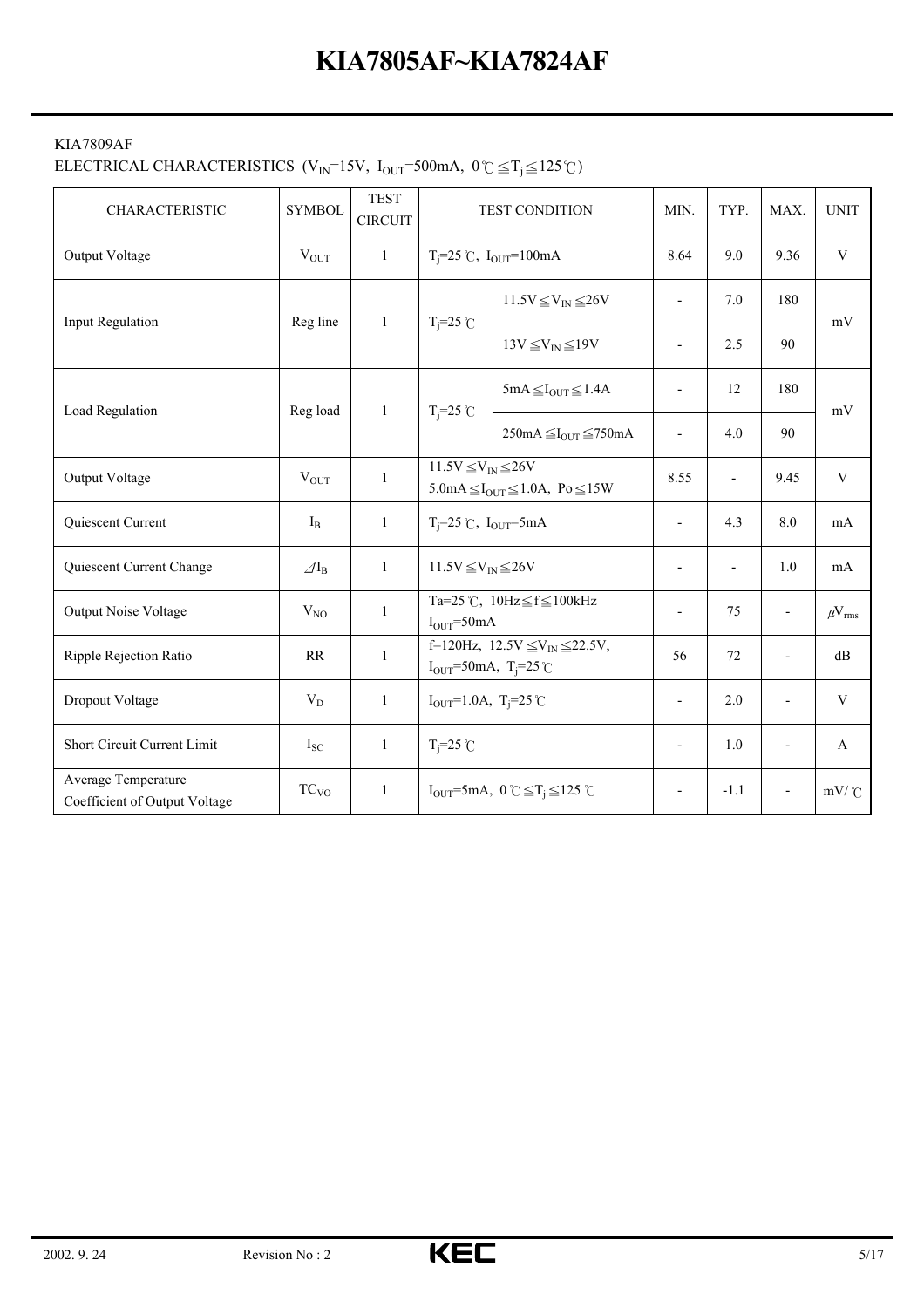#### KIA7810AF

# ELECTRICAL CHARACTERISTICS (V<sub>IN</sub>=16V, I<sub>OUT</sub>=500mA,  $0 \degree \subseteq T_j \leq 125 \degree$ C)

| <b>CHARACTERISTIC</b>                                | <b>SYMBOL</b>              | <b>TEST</b><br><b>CIRCUIT</b> |                                                                                          | <b>TEST CONDITION</b>                                                                       | MIN.                     | TYP.                     | MAX.                     | <b>UNIT</b>       |
|------------------------------------------------------|----------------------------|-------------------------------|------------------------------------------------------------------------------------------|---------------------------------------------------------------------------------------------|--------------------------|--------------------------|--------------------------|-------------------|
| Output Voltage                                       | $\rm V_{OUT}$              | $\mathbf{1}$                  |                                                                                          | $T_i = 25$ °C, $I_{OUT} = 100$ mA                                                           | 9.6                      | 10.0                     | 10.4                     | $\mathbf V$       |
| <b>Input Regulation</b>                              | Reg line                   | $\mathbf{1}$                  | $T_i = 25$ °C                                                                            | $12.5V \leq V_{IN} \leq 27V$                                                                | $\overline{\phantom{a}}$ | 8                        | 200                      | mV                |
|                                                      |                            |                               |                                                                                          | $14V \leq V_{\text{IN}} \leq 20V$                                                           | $\overline{a}$           | 2.5                      | 100                      |                   |
| Load Regulation                                      | Reg load                   | $\mathbf{1}$                  | $T_i = 25$ °C                                                                            | $5mA \leq I_{OUT} \leq 1.4A$                                                                |                          | 12                       | 200                      | mV                |
|                                                      |                            |                               |                                                                                          | $250mA \leq I_{OUT} \leq 750mA$                                                             | $\overline{\phantom{a}}$ | $\overline{4}$           | 100                      |                   |
| Output Voltage                                       | $V_{OUT}$                  | $\mathbf{1}$                  | $12.5V \leq V_{IN} \leq 25V$<br>5.0mA $\leq$ I <sub>OUT</sub> $\leq$ 1.0A, Po $\leq$ 15W |                                                                                             | 9.5                      | $\overline{\phantom{a}}$ | 10.5                     | $\mathbf V$       |
| Quiescent Current                                    | $I_{B}$                    | 1                             | $T_i = 25$ °C, $I_{OUT} = 5mA$                                                           |                                                                                             | $\overline{\phantom{a}}$ | 4.3                      | 8.0                      | mA                |
| Quiescent Current Change                             | $\mathcal{A}_{\mathrm{B}}$ | $\mathbf{1}$                  | $12.5V \leq V_{IN} \leq 27V$                                                             |                                                                                             | $\blacksquare$           | $\overline{a}$           | 1.0                      | mA                |
| Output Noise Voltage                                 | $V_{NO}$                   | 1                             | $IOUT=50mA$                                                                              | Ta=25°C, $10Hz \leq f \leq 100kHz$                                                          | Ĭ.                       | 80                       | $\overline{\phantom{a}}$ | $\mu V_{\rm rms}$ |
| Ripple Rejection Ratio                               | RR                         | $\mathbf{1}$                  |                                                                                          | f=120Hz, $13.5V \leq V_{IN} \leq 23.5V$ ,<br>$I_{OUT} = 50 \text{mA}, T_{i} = 25 \text{°C}$ | 55                       | 72                       | $\overline{a}$           | dB                |
| Dropout Voltage                                      | $V_D$                      | $\mathbf{1}$                  | $I_{OUT} = 1.0A$ , T <sub>i</sub> =25 °C                                                 |                                                                                             | $\overline{\phantom{a}}$ | 2.0                      |                          | $\mathbf V$       |
| Short Circuit Current Limit                          | $I_{SC}$                   | $\mathbf{1}$                  | $T_i = 25$ °C                                                                            |                                                                                             | $\blacksquare$           | 0.9                      |                          | A                 |
| Average Temperature<br>Coefficient of Output Voltage | TC <sub>VO</sub>           | $\mathbf{1}$                  |                                                                                          | $I_{OUT} = 5mA$ , $0 \degree C \leq T_i \leq 125 \degree C$                                 | $\overline{\phantom{a}}$ | $-1.3$                   |                          | $mV$ / $C$        |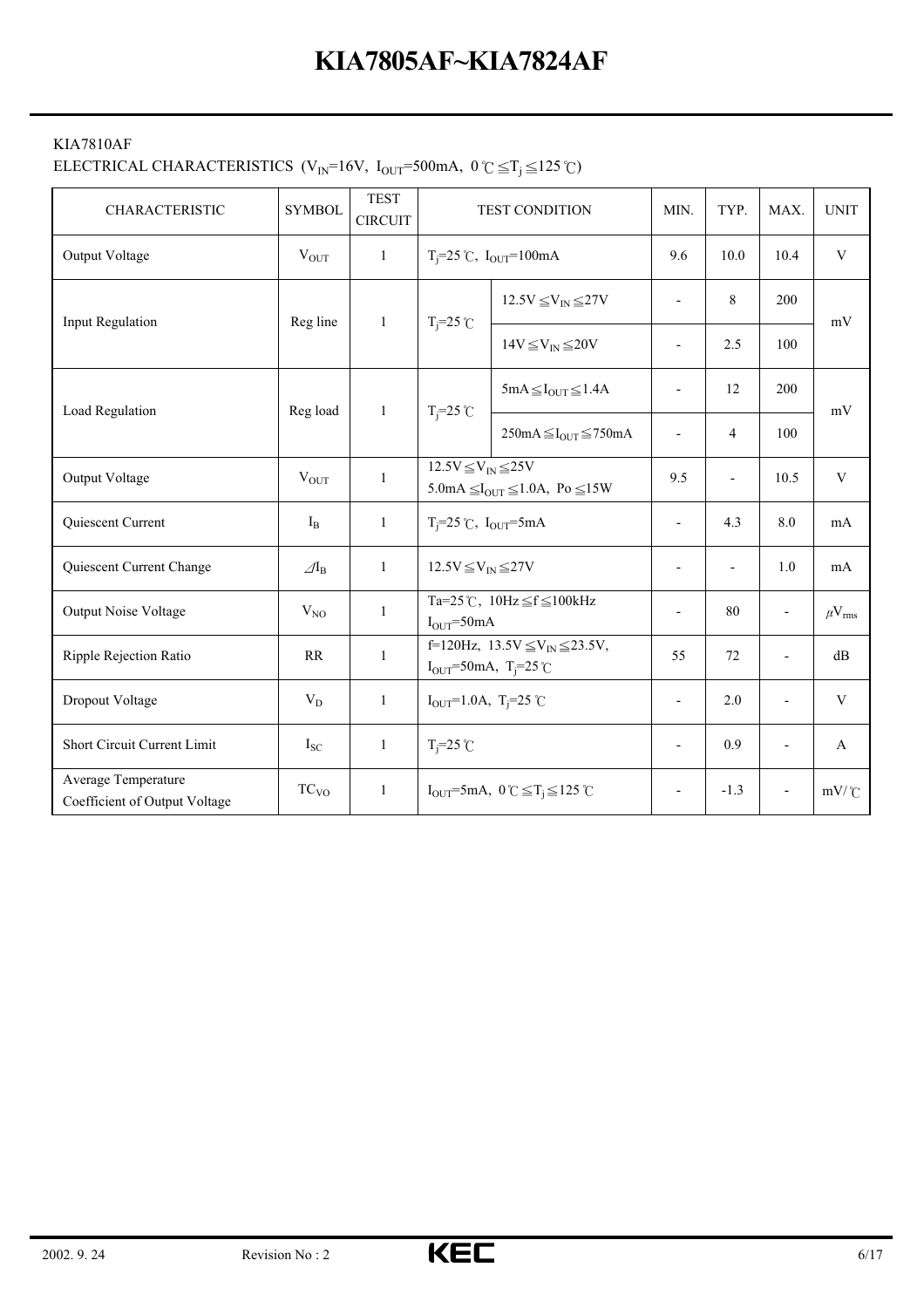#### KIA7812AF

#### ELECTRICAL CHARACTERISTICS (V<sub>IN</sub>=19V, I<sub>OUT</sub>=500mA,  $0 \degree \subseteq T_j \leq 125 \degree$ C)

| <b>CHARACTERISTIC</b>                                | <b>SYMBOL</b>            | <b>TEST</b><br><b>CIRCUIT</b> |                                                                                                               | <b>TEST CONDITION</b>                                                   | MIN.                     | TYP.                     | MAX.                     | <b>UNIT</b>       |
|------------------------------------------------------|--------------------------|-------------------------------|---------------------------------------------------------------------------------------------------------------|-------------------------------------------------------------------------|--------------------------|--------------------------|--------------------------|-------------------|
| Output Voltage                                       | $V_{OUT}$                | $\mathbf{1}$                  |                                                                                                               | $T_i = 25$ °C, $I_{OUT} = 100$ mA                                       | 11.5                     | 12.0                     | 12.5                     | $\mathbf V$       |
| Input Regulation                                     | Reg line                 | $\mathbf{1}$                  | $T_i = 25$ °C                                                                                                 | $14.5V \leq V_{IN} \leq 30V$                                            | $\overline{\phantom{a}}$ | 10                       | 240                      | mV                |
|                                                      |                          |                               |                                                                                                               | $16V \leq V_{IN} \leq 22V$                                              | $\overline{\phantom{a}}$ | 3                        | 120                      |                   |
|                                                      |                          |                               |                                                                                                               | $5mA \leq I_{OUT} \leq 1.4A$                                            | $\blacksquare$           | 12                       | 240                      |                   |
| Load Regulation                                      | Reg load                 | 1                             | $T_i = 25$ °C                                                                                                 | $250mA \leq I_{OUT} \leq 750mA$                                         | $\overline{\phantom{a}}$ | 4                        | 120                      | mV                |
| Output Voltage                                       | $V_{OUT}$                | 1                             | $14.5V \leq V_{IN} \leq 27V$<br>$5.0 \text{mA} \leq I_{\text{OUT}} \leq 1.0 \text{A}$ , Po $\leq 15 \text{W}$ |                                                                         | 11.4                     | $\overline{\phantom{a}}$ | 12.6                     | $\mathbf{V}$      |
| Quiescent Current                                    | $I_{B}$                  | $\mathbf{1}$                  | $T_i=25$ °C, $I_{OUT}=5mA$                                                                                    |                                                                         | $\overline{\phantom{a}}$ | 4.3                      | 8.0                      | mA                |
| Quiescent Current Change                             | $\varDelta I_{\text{B}}$ | $\mathbf{1}$                  | $14.5V \leq V_{IN} \leq 30V$                                                                                  |                                                                         | $\overline{\phantom{a}}$ | $\overline{\phantom{a}}$ | 1.0                      | mA                |
| <b>Output Noise Voltage</b>                          | $V_{NO}$                 | $\mathbf{1}$                  | $I_{OUT} = 50mA$                                                                                              | Ta=25 °C, $10Hz \leq f \leq 100kHz$                                     | $\overline{a}$           | 90                       | $\overline{\phantom{a}}$ | $\mu V_{\rm rms}$ |
| Ripple Rejection Ratio                               | RR                       | $\mathbf{1}$                  |                                                                                                               | f=120Hz, $15V \leq V_{IN} \leq 25V$ ,<br>$I_{OUT} = 50mA, T_j = 25°C$   |                          | 71                       | $\overline{a}$           | dB                |
| Dropout Voltage                                      | $V_D$                    | $\mathbf{1}$                  | $I_{OUT} = 1.0A$ , T <sub>i</sub> =25°C                                                                       |                                                                         | $\overline{\phantom{a}}$ | 2.0                      |                          | $\mathbf{V}$      |
| Short Circuit Current Limit                          | $I_{SC}$                 | $\mathbf{1}$                  | $T_i = 25$ °C                                                                                                 |                                                                         | $\overline{\phantom{a}}$ | 0.7                      |                          | A                 |
| Average Temperature<br>Coefficient of Output Voltage | TC <sub>VO</sub>         | $\mathbf{1}$                  |                                                                                                               | $I_{\text{OUT}} = 5 \text{mA}, 0 \text{°C} \leq T_i \leq 125 \text{°C}$ |                          | $-1.6$                   |                          | $mV$ /°C          |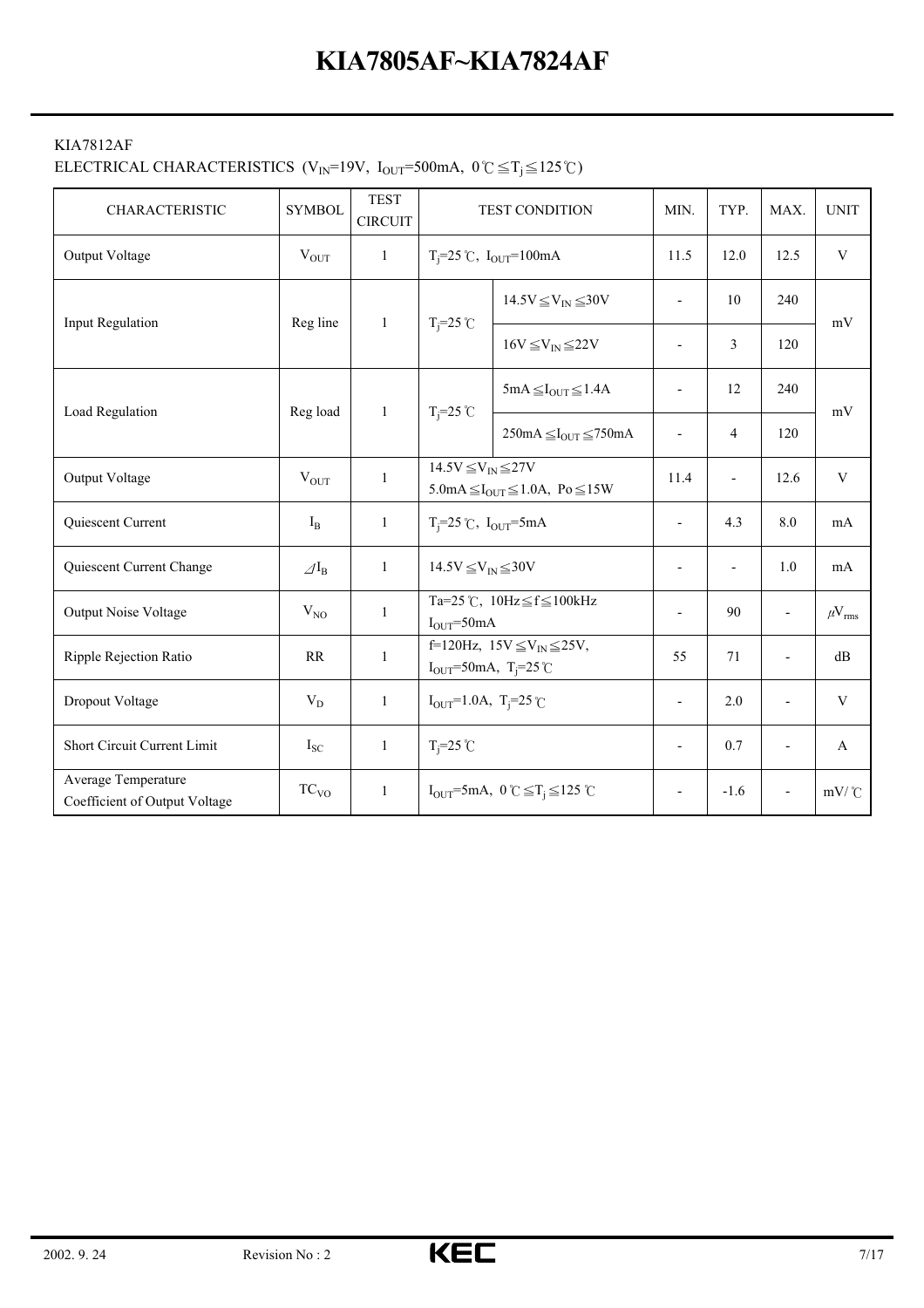#### KIA7815AF

#### ELECTRICAL CHARACTERISTICS (V<sub>IN</sub>=23V, I<sub>OUT</sub>=500mA,  $0 \degree \subseteq T_j \leq 125 \degree C$ )

| CHARACTERISTIC                                       | <b>SYMBOL</b>              | <b>TEST</b><br><b>CIRCUIT</b> |                                                                                        | TEST CONDITION                                                                              | MIN.                     | TYP.                     | MAX.                     | <b>UNIT</b>       |
|------------------------------------------------------|----------------------------|-------------------------------|----------------------------------------------------------------------------------------|---------------------------------------------------------------------------------------------|--------------------------|--------------------------|--------------------------|-------------------|
| Output Voltage                                       | $V_{OUT}$                  | $\mathbf{1}$                  |                                                                                        | $T_i = 25$ °C, $I_{OUT} = 100$ mA                                                           | 14.4                     | 15.0                     | 15.6                     | $\mathbf V$       |
| <b>Input Regulation</b>                              | Reg line                   |                               | $T_i = 25$ °C<br>1                                                                     | $17.5V \leq V_{IN} \leq 30V$                                                                | $\blacksquare$           | 11                       | 300                      | mV                |
|                                                      |                            |                               |                                                                                        | $20V \leq V_{IN} \leq 26V$                                                                  | $\overline{a}$           | 3                        | 150                      |                   |
|                                                      |                            |                               |                                                                                        | $5mA \leq I_{OUT} \leq 1.4A$                                                                | $\overline{a}$           | 12                       | 300                      |                   |
| Load Regulation                                      | Reg load                   | $\mathbf{1}$                  | $T_i = 25$ °C                                                                          | $250mA \leq I_{OUT} \leq 750mA$                                                             | $\overline{\phantom{a}}$ | $\overline{4}$           | 150                      | mV                |
| Output Voltage                                       | $V_{OUT}$                  | 1                             | $17.5V \leq V_{IN} \leq 30V$<br>5.0mA $\leq I_{\text{OUT}} \leq 1.0$ A, Po $\leq 15$ W |                                                                                             | 14.25                    | $\overline{\phantom{a}}$ | 15.75                    | $\mathbf V$       |
| Quiescent Current                                    | $I_{B}$                    | $\mathbf{1}$                  | $T_i = 25$ °C, $I_{OUT} = 5mA$                                                         |                                                                                             | $\overline{a}$           | 4.4                      | 8.0                      | mA                |
| Quiescent Current Change                             | $\mathcal{A}$ <sub>B</sub> | 1                             | $17.5V \leq V_{IN} \leq 30V$                                                           |                                                                                             | $\overline{\phantom{a}}$ | $\overline{\phantom{a}}$ | 1.0                      | mA                |
| Output Noise Voltage                                 | $V_{NO}$                   | $\mathbf{1}$                  | $IOUT=50mA$                                                                            | Ta=25°C, $10Hz \leq f \leq 100kHz$                                                          | $\overline{a}$           | 110                      | $\overline{\phantom{a}}$ | $\mu V_{\rm rms}$ |
| Ripple Rejection Ratio                               | RR                         | $\mathbf{1}$                  |                                                                                        | f=120Hz, $18.5V \leq V_{IN} \leq 28.5V$ ,<br>$I_{OUT} = 50 \text{mA}, T_{i} = 25 \text{°C}$ |                          | 70                       | $\overline{a}$           | dB                |
| Dropout Voltage                                      | $V_D$                      | $\mathbf{1}$                  | $I_{OUT} = 1.0A$ , T <sub>i</sub> =25 °C                                               |                                                                                             | $\overline{a}$           | 2.0                      |                          | V                 |
| Short Circuit Current Limit                          | $I_{SC}$                   | $\mathbf{1}$                  | $T_i = 25$ °C                                                                          |                                                                                             | $\overline{a}$           | 0.5                      |                          | $\mathbf{A}$      |
| Average Temperature<br>Coefficient of Output Voltage | TC <sub>VO</sub>           | $\mathbf{1}$                  |                                                                                        | $I_{OUT}$ =5mA, $0 \text{ C} \leq T_i \leq 125 \text{ C}$                                   | $\overline{\phantom{a}}$ | $-2.0$                   |                          | $mV$ / $C$        |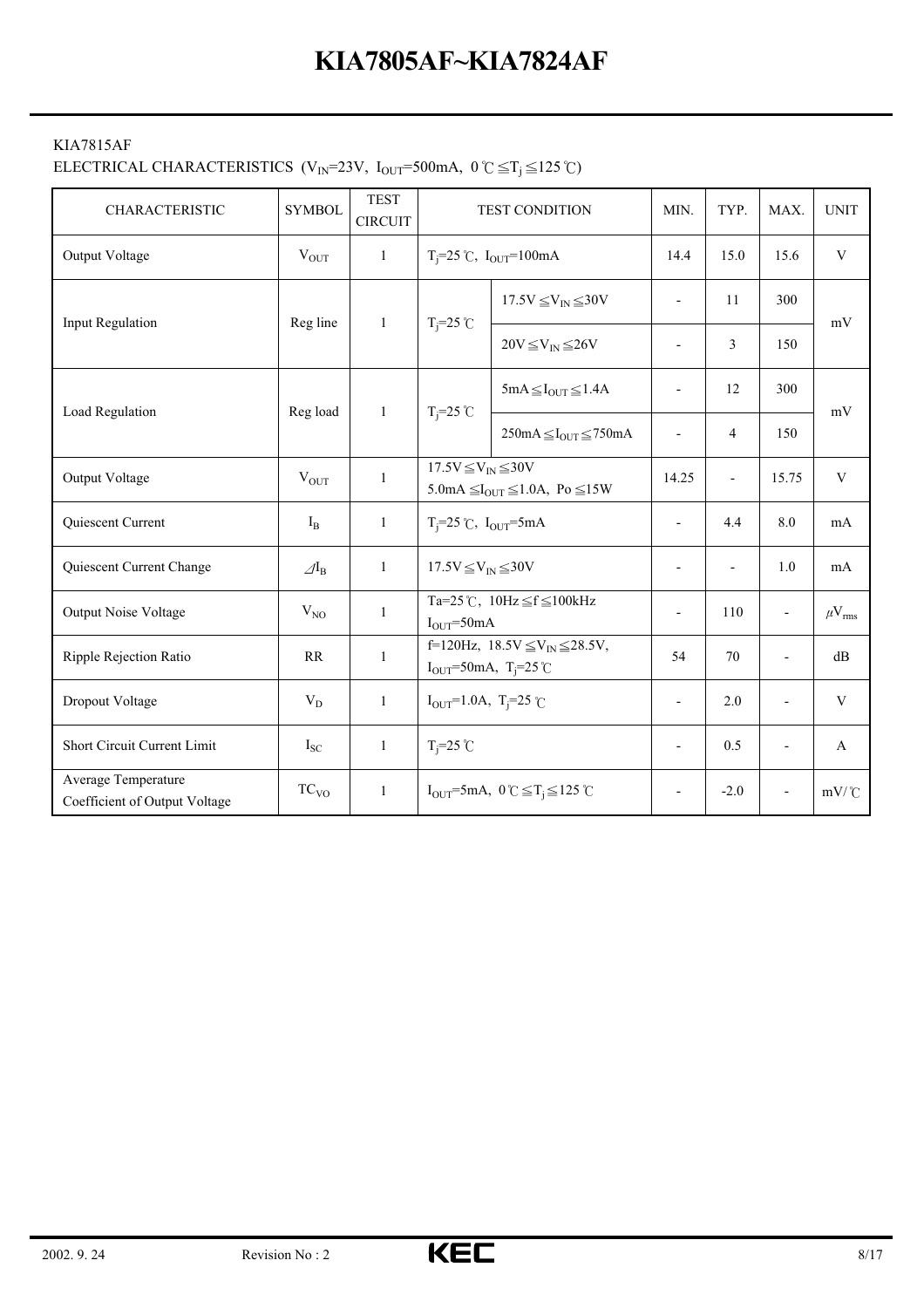#### KIA7818AF

# ELECTRICAL CHARACTERISTICS (V<sub>IN</sub>=27V, I<sub>OUT</sub>=500mA,  $0^{\circ}C \leq T_j \leq 125^{\circ}C$ )

| <b>CHARACTERISTIC</b>                                | <b>SYMBOL</b>            | <b>TEST</b><br><b>CIRCUIT</b> |                                                                                                             | <b>TEST CONDITION</b>                                                                   | MIN.                     | TYP.                     | MAX.                     | <b>UNIT</b>       |
|------------------------------------------------------|--------------------------|-------------------------------|-------------------------------------------------------------------------------------------------------------|-----------------------------------------------------------------------------------------|--------------------------|--------------------------|--------------------------|-------------------|
| Output Voltage                                       | $V_{\text{OUT}}$         | $\mathbf{1}$                  |                                                                                                             | $T_i = 25$ °C, $I_{OUT} = 100$ mA                                                       | 17.3                     | 18.0                     | 18.7                     | $\mathbf V$       |
| <b>Input Regulation</b>                              | Reg line                 | $\mathbf{1}$                  | $T_i = 25$ °C                                                                                               | $21V \leq V_{IN} \leq 33V$                                                              | $\blacksquare$           | 13                       | 360                      | mV                |
|                                                      |                          |                               |                                                                                                             | $24V \leq V_{\text{IN}} \leq 30V$                                                       | $\blacksquare$           | 4                        | 180                      |                   |
|                                                      |                          |                               |                                                                                                             | $5mA \leq I_{OUT} \leq 1.4A$                                                            |                          | 12                       | 360                      |                   |
| Load Regulation                                      | Reg load                 | $\mathbf{1}$                  | $T_i = 25$ °C                                                                                               | $250mA \leq I_{OUT} \leq 750mA$                                                         | $\overline{\phantom{a}}$ | 4                        | 180                      | mV                |
| Output Voltage                                       | $V_{OUT}$                | $\mathbf{1}$                  | $21V \leq V_{IN} \leq 33V$<br>$5.0 \text{mA} \leq I_{\text{OUT}} \leq 1.0 \text{A}$ , Po $\leq 15 \text{W}$ |                                                                                         | 17.1                     | $\overline{\phantom{a}}$ | 18.9                     | $\mathbf V$       |
| Quiescent Current                                    | $I_{B}$                  | $\mathbf{1}$                  | $T_i = 25$ °C, $I_{OUT} = 5$ mA                                                                             |                                                                                         |                          | 4.5                      | 8.0                      | mA                |
| Quiescent Current Change                             | $\varDelta I_{\text{B}}$ | $\mathbf{1}$                  | $21V \leq V_{IN} \leq 33V$                                                                                  |                                                                                         | $\overline{\phantom{a}}$ | ÷,                       | 1.0                      | mA                |
| Output Noise Voltage                                 | $V_{NO}$                 | $\mathbf{1}$                  | $I_{OUT} = 50mA$                                                                                            | Ta=25 °C, $10Hz \leq f \leq 100kHz$                                                     | $\overline{\phantom{a}}$ | 125                      | $\overline{\phantom{a}}$ | $\mu V_{\rm rms}$ |
| Ripple Rejection Ratio                               | RR                       | $\mathbf{1}$                  |                                                                                                             | f=120Hz, $22V \leq V_{IN} \leq 32V$ ,<br>$I_{OUT} = 50 \text{mA}, T_{i} = 25 \text{°C}$ | 52                       | 68                       | $\overline{a}$           | dB                |
| Dropout Voltage                                      | $V_D$                    | $\mathbf{1}$                  | $I_{OUT} = 1.0A$ , T <sub>i</sub> =25°C                                                                     |                                                                                         | $\overline{\phantom{a}}$ | 2.0                      |                          | $\mathbf V$       |
| Short Circuit Current Limit                          | $I_{SC}$                 | $\mathbf{1}$                  | $T_i = 25$ °C                                                                                               |                                                                                         | $\blacksquare$           | 0.4                      |                          | A                 |
| Average Temperature<br>Coefficient of Output Voltage | TC <sub>VO</sub>         | $\mathbf{1}$                  |                                                                                                             | $I_{\text{OUT}}=5 \text{mA}, 0^{\circ}C \leq T_i \leq 125^{\circ}C$                     | $\overline{\phantom{a}}$ | $-2.5$                   |                          | $mV$ /°C          |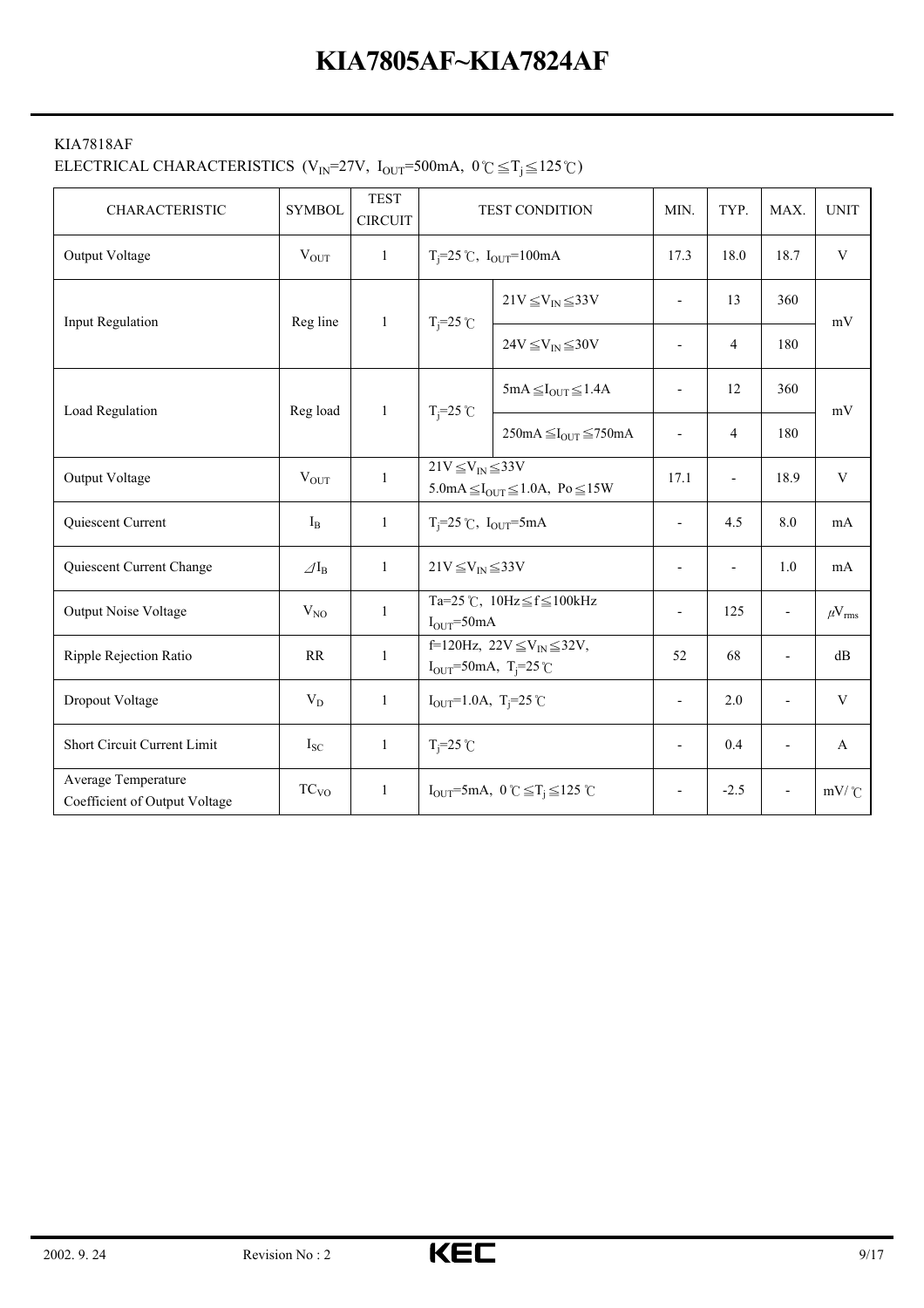#### KIA7820AF

# ELECTRICAL CHARACTERISTICS (V<sub>IN</sub>=29V, I<sub>OUT</sub>=500mA,  $0 \text{ }^{\circ}C \leq T_j \leq 125 \text{ }^{\circ}C$ )

| <b>CHARACTERISTIC</b>                                | <b>SYMBOL</b>            | <b>TEST</b><br><b>CIRCUIT</b> |                                                                                      | TEST CONDITION                                                          | MIN.                     | TYP.                     | MAX.                     | <b>UNIT</b>            |
|------------------------------------------------------|--------------------------|-------------------------------|--------------------------------------------------------------------------------------|-------------------------------------------------------------------------|--------------------------|--------------------------|--------------------------|------------------------|
| Output Voltage                                       | $V_{\text{OUT}}$         | $\mathbf{1}$                  |                                                                                      | $T_i = 25$ °C, $I_{OUT} = 100$ mA                                       | 19.2                     | 20.0                     | 20.8                     | $\mathbf V$            |
| <b>Input Regulation</b>                              | Reg line                 | $\mathbf{1}$                  | $T_i = 25$ °C                                                                        | $23V \leq V_{IN} \leq 35V$                                              | $\blacksquare$           | 15                       | 400                      | mV                     |
|                                                      |                          |                               |                                                                                      | $26V \leq V_{IN} \leq 32V$                                              | $\blacksquare$           | 5                        | 200                      |                        |
| Load Regulation                                      | Reg load                 | $\mathbf{1}$                  | $T_i = 25$ °C                                                                        | $5mA \leq I_{OUT} \leq 1.4A$                                            |                          | 12                       | 400                      | mV                     |
|                                                      |                          |                               |                                                                                      | $250mA \leq I_{OUT} \leq 750mA$                                         | $\overline{\phantom{a}}$ | $\overline{4}$           | 200                      |                        |
| Output Voltage                                       | $V_{OUT}$                | 1                             | $23V \leq V_{IN} \leq 35V$<br>5.0mA $\leq I_{\text{OUT}} \leq 1.0$ A, Po $\leq 15$ W |                                                                         | 19.0                     | $\overline{\phantom{a}}$ | 21.0                     | $\mathbf V$            |
| Quiescent Current                                    | $I_{B}$                  | $\mathbf{1}$                  | $T_i = 25$ °C, $I_{OUT} = 5mA$                                                       |                                                                         | $\overline{a}$           | 4.6                      | 8.0                      | mA                     |
| Quiescent Current Change                             | $\mathcal{A}_{\text{B}}$ | $\mathbf{1}$                  | $23V \leq V_{IN} \leq 35V$                                                           |                                                                         | $\blacksquare$           |                          | 1.0                      | mA                     |
| <b>Output Noise Voltage</b>                          | $V_{NO}$                 | $\mathbf{1}$                  | $IOUT=50mA$                                                                          | Ta=25°C, $10Hz \leq f \leq 100kHz$                                      | Ĭ.                       | 135                      | $\overline{\phantom{a}}$ | $\mu$ V <sub>rms</sub> |
| Ripple Rejection Ratio                               | RR                       | $\mathbf{1}$                  |                                                                                      | f=120Hz, $24V \leq V_{IN} \leq 34V$ ,<br>$I_{OUT} = 50mA, T_{i} = 25°C$ |                          | 66                       | $\overline{\phantom{a}}$ | dB                     |
| Dropout Voltage                                      | $V_D$                    | $\mathbf{1}$                  | $I_{OUT} = 1.0A$ , T <sub>i</sub> =25 °C                                             |                                                                         | $\blacksquare$           | 2.0                      |                          | $\mathbf V$            |
| Short Circuit Current Limit                          | $I_{SC}$                 | $\mathbf{1}$                  | $T_i = 25$ °C                                                                        |                                                                         | $\overline{\phantom{a}}$ | 0.4                      |                          | A                      |
| Average Temperature<br>Coefficient of Output Voltage | TC <sub>VO</sub>         | $\mathbf{1}$                  |                                                                                      | $I_{OUT} = 5mA$ , $0 \degree C \leq T_i \leq 125 \degree C$             | $\overline{\phantom{a}}$ | $-3.0$                   |                          | $mV$ / $C$             |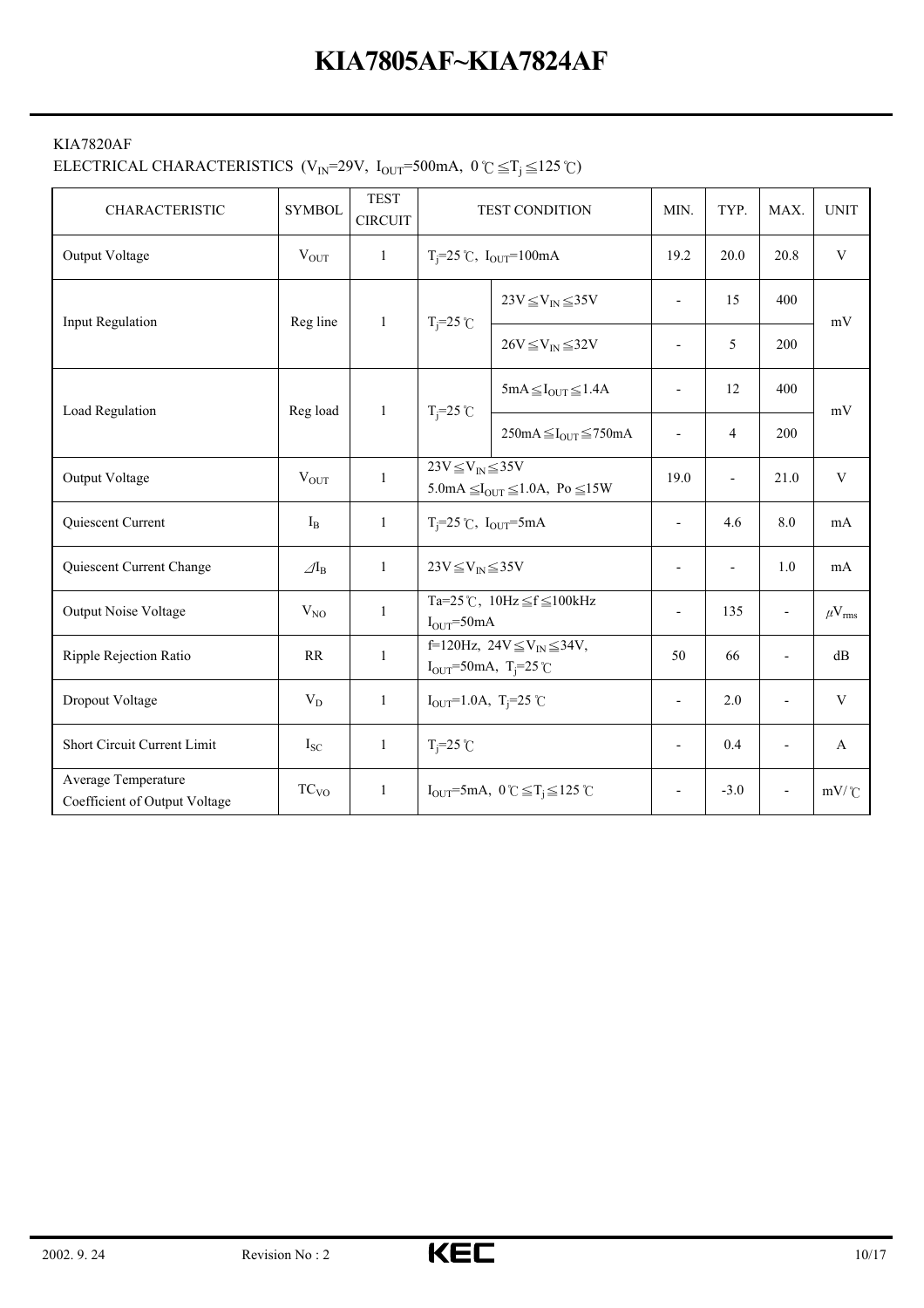#### KIA7824AF

#### ELECTRICAL CHARACTERISTICS (V<sub>IN</sub>=33V, I<sub>OUT</sub>=500mA,  $0 \degree \subseteq T_i \leq 125 \degree C$ )

| <b>CHARACTERISTIC</b>                                | <b>SYMBOL</b>            | <b>TEST</b><br><b>CIRCUIT</b> |                                                                                                             | <b>TEST CONDITION</b>                                                   | MIN.                     | TYP.                     | MAX.                     | <b>UNIT</b>       |
|------------------------------------------------------|--------------------------|-------------------------------|-------------------------------------------------------------------------------------------------------------|-------------------------------------------------------------------------|--------------------------|--------------------------|--------------------------|-------------------|
| Output Voltage                                       | $V_{OUT}$                | $\mathbf{1}$                  |                                                                                                             | $T_i = 25$ °C, $I_{OUT} = 100$ mA                                       | 23.0                     | 24.0                     | 25.0                     | $\mathbf V$       |
| Input Regulation                                     | Reg line                 | $\mathbf{1}$                  | $T_i = 25$ °C                                                                                               | $27V \leq V_{IN} \leq 38V$                                              | $\overline{\phantom{a}}$ | 18                       | 480                      | mV                |
|                                                      |                          |                               |                                                                                                             | $30V \leq V_{IN} \leq 36V$                                              | $\overline{\phantom{a}}$ | 6                        | 240                      |                   |
| Load Regulation                                      | Reg load                 | 1                             | $T_i = 25$ °C                                                                                               | $5mA \leq I_{OUT} \leq 1.4A$                                            | $\overline{a}$           | 12                       | 480                      |                   |
|                                                      |                          |                               |                                                                                                             | $250mA \leq I_{OUT} \leq 750mA$                                         | $\overline{\phantom{a}}$ | 4                        | 240                      | mV                |
| Output Voltage                                       | $V_{OUT}$                | 1                             | $27V \leq V_{IN} \leq 38V$<br>$5.0 \text{mA} \leq I_{\text{OUT}} \leq 1.0 \text{A}$ , Po $\leq 15 \text{W}$ |                                                                         | 22.8                     | $\overline{\phantom{a}}$ | 25.2                     | $\mathbf V$       |
| Quiescent Current                                    | $I_{B}$                  | $\mathbf{1}$                  | $T_i=25$ °C, $I_{OUT}=5mA$                                                                                  |                                                                         | $\overline{\phantom{a}}$ | 4.6                      | 8.0                      | mA                |
| Quiescent Current Change                             | $\varDelta I_{\text{B}}$ | $\mathbf{1}$                  | $27V \leq V_{IN} \leq 38V$                                                                                  |                                                                         | $\overline{\phantom{a}}$ | $\overline{\phantom{a}}$ | 1.0                      | mA                |
| <b>Output Noise Voltage</b>                          | $V_{NO}$                 | $\mathbf{1}$                  | $I_{OUT} = 50mA$                                                                                            | Ta=25 °C, $10Hz \leq f \leq 100kHz$                                     | Ĭ.                       | 150                      | $\overline{\phantom{0}}$ | $\mu V_{\rm rms}$ |
| Ripple Rejection Ratio                               | RR                       | $\mathbf{1}$                  |                                                                                                             | f=120Hz, $28V \leq V_{IN} \leq 38V$ ,<br>$I_{OUT} = 50mA, T_j = 25°C$   |                          | 66                       | $\overline{a}$           | dB                |
| Dropout Voltage                                      | $V_D$                    | $\mathbf{1}$                  | $I_{OUT} = 1.0A$ , T <sub>i</sub> =25°C                                                                     |                                                                         | $\overline{\phantom{a}}$ | 2.0                      |                          | $\mathbf{V}$      |
| Short Circuit Current Limit                          | $I_{SC}$                 | $\mathbf{1}$                  | $T_i = 25$ °C                                                                                               |                                                                         | $\overline{\phantom{a}}$ | 0.3                      |                          | A                 |
| Average Temperature<br>Coefficient of Output Voltage | TC <sub>VO</sub>         | $\mathbf{1}$                  |                                                                                                             | $I_{\text{OUT}} = 5 \text{mA}, 0 \text{°C} \leq T_i \leq 125 \text{°C}$ |                          | $-3.5$                   |                          | $mV$ / $C$        |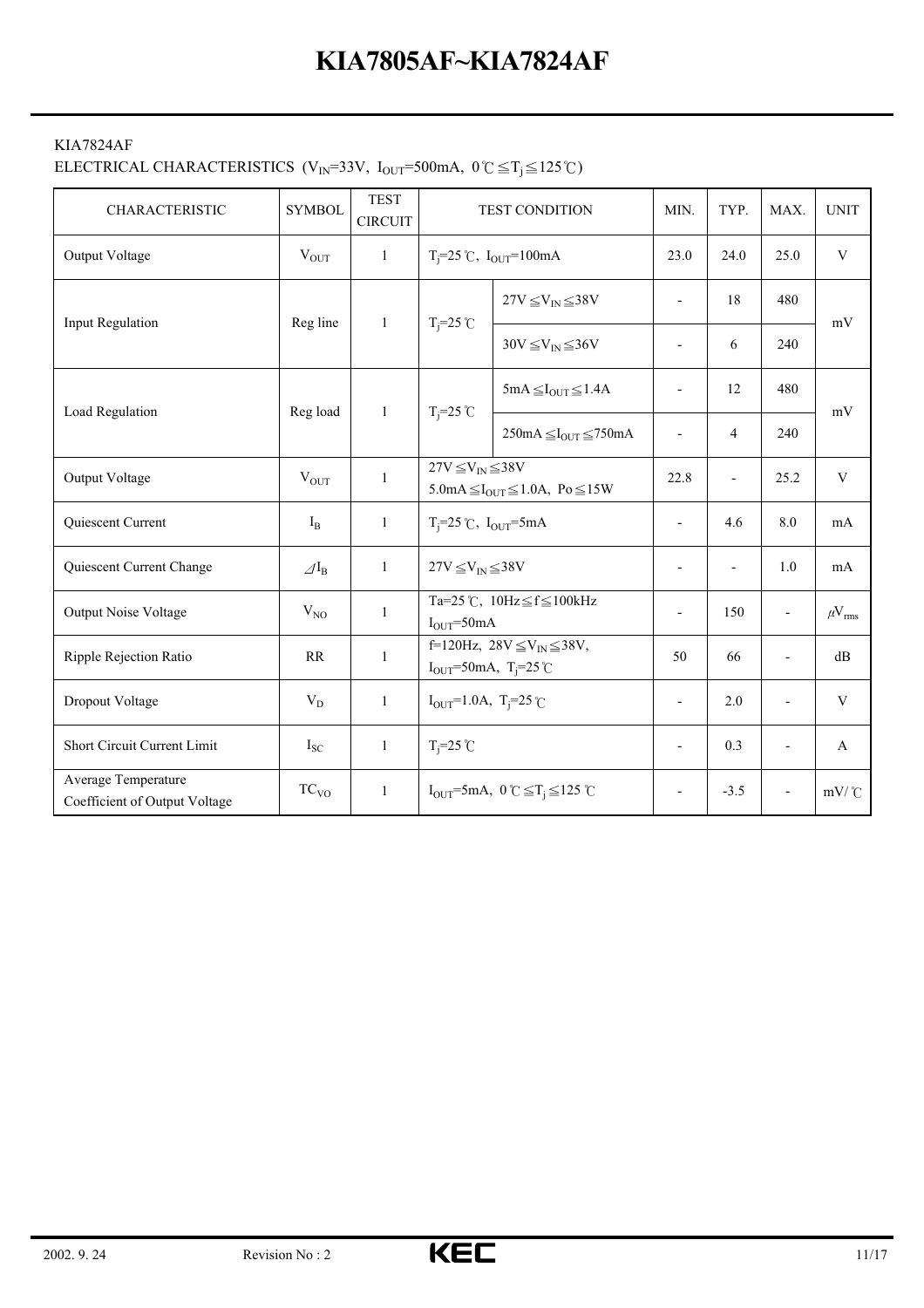#### TEST CIRCUIT1/STANDARD APPLICATION CIRCUIT



#### TEST CIRCUIT

1.  $V_{OUT}$ ,  $Reg \cdot line$ ,  $Reg \cdot load$ ,  $V_{OUT}$ ,  $I_B$ ,  $\Delta I_B$ ,  $V_{NO}$ ,  $\Delta V_{OUT}/\Delta t$ ,  $V_{IN}$  -  $V_{OUT}|$ ,  $TC_{VO}$ 



2. RR

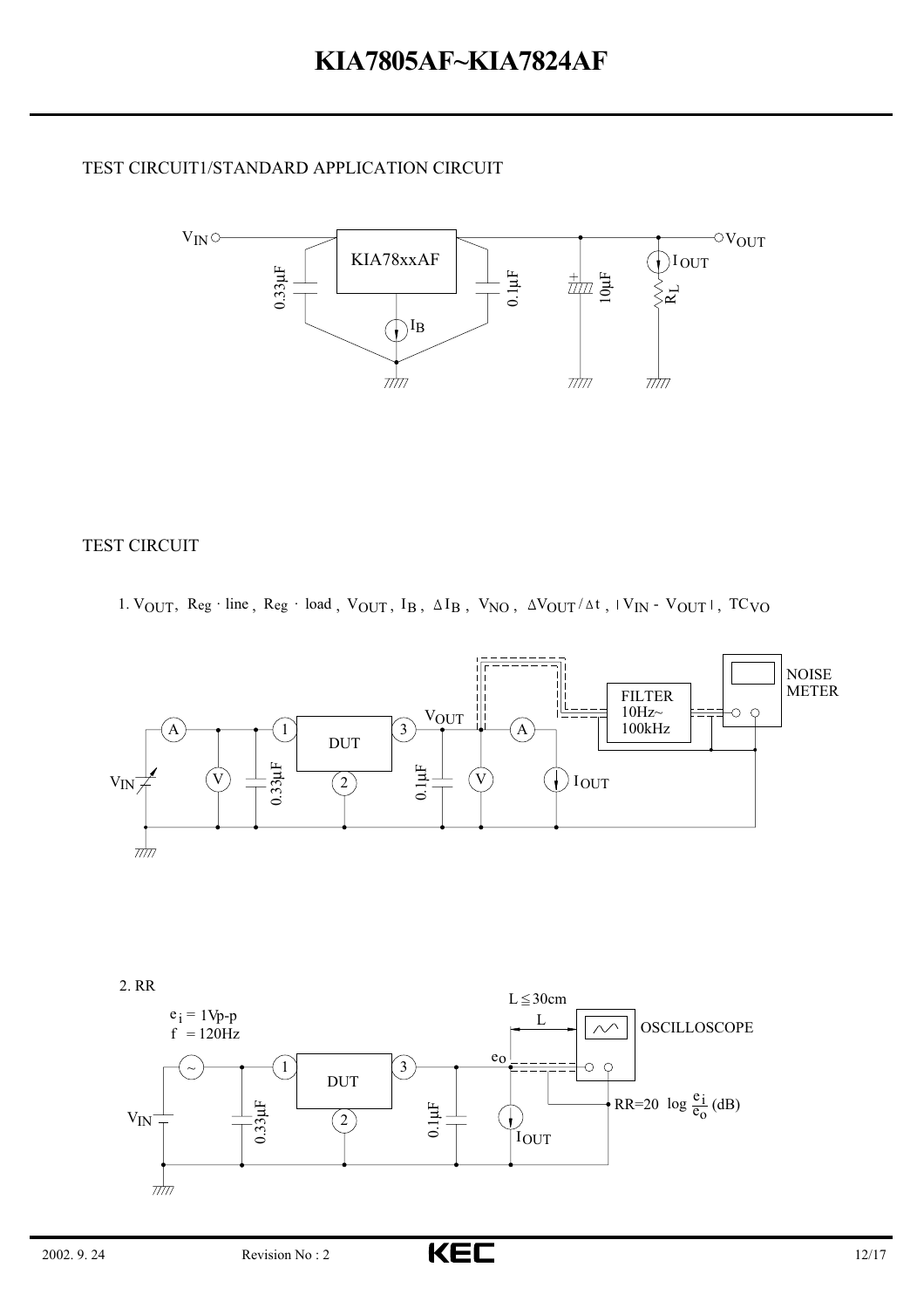#### APPLICATION CIRCUIT

(1) VOLTAGE BOOST REGULATOR

(a) Voltage boost by use of zener diode



#### (b) Voltage boost by use of resistor



(c) Adjustable output regulator

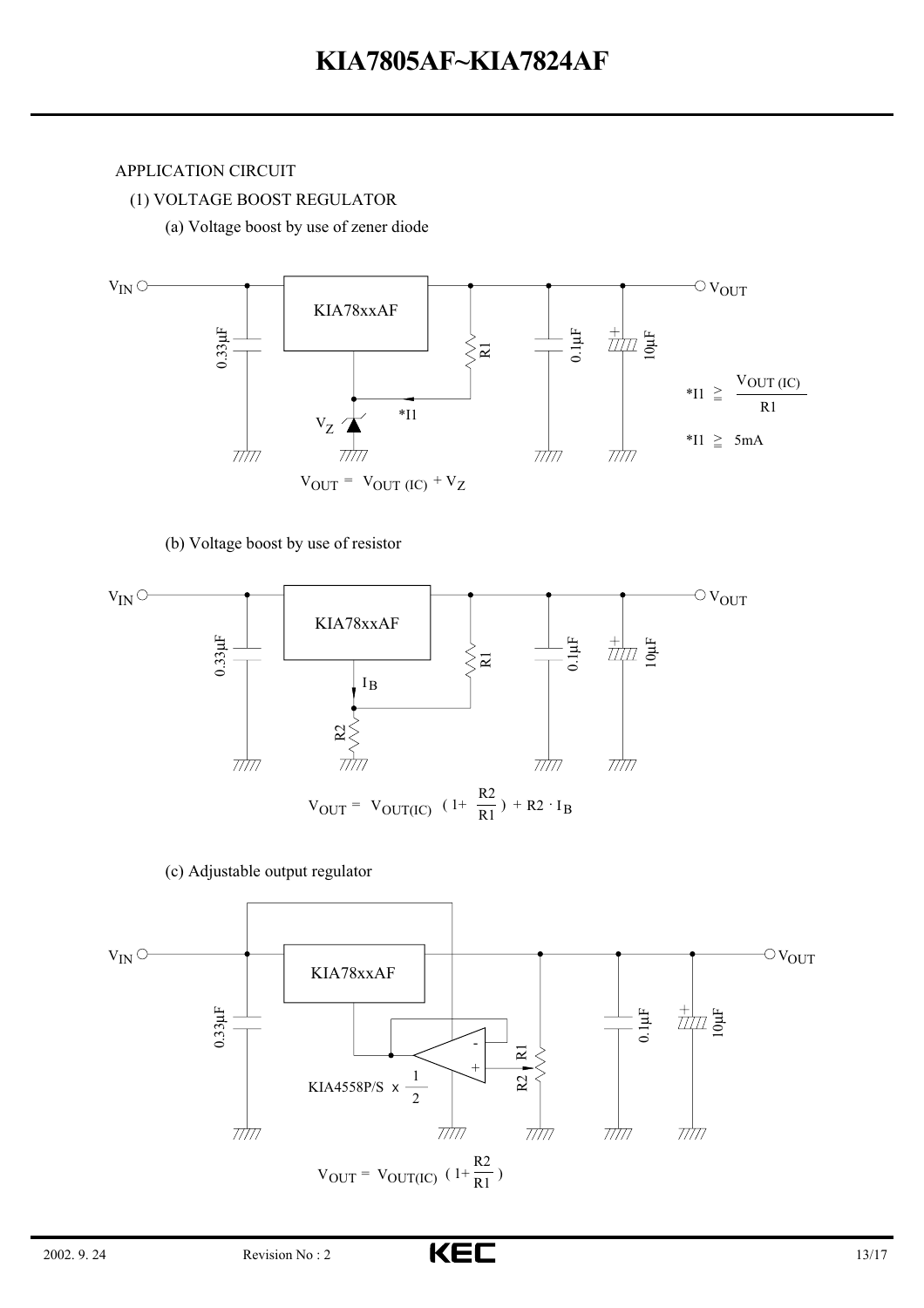#### (2) CURRENT BOOST REGULATOR



#### PRECAUTIONS ON APPLICATION

(1) In regard to GND, be careful not to apply a negative voltage to the input/output terminal. Further, special care is necessary in case of a voltage boost application.

(2) When a surge voltage exceeding maximum rating is applied to the input terminal or when a voltage in excess of the input terminal voltage is applied to the output terminal, the circuit may be destroyed. Specially, in the latter case, great care is necessary Further, if the input terminal shorts to GND in a state of normal operation, the output terminal voltage becomes higher than the input voltage (GND potential), and the electric charge of a chemical capacitor connected to the output terminal flows into the input side, which may cause the destruction of circuit. In these cases, take such steps as a zener diode and a general silicon diode are connected to the circuit, as shown in the following figure.



(3) When the input voltage is too high, the power dissipation of three terminal regulator increase because of series regulator, so that the junction temperature rises. In such a case, it is recommended to reduce the power dissipation by inserting the power limiting resistor  $R_{SD}$  in the input terminal, and to reduce the junction temperature as a result.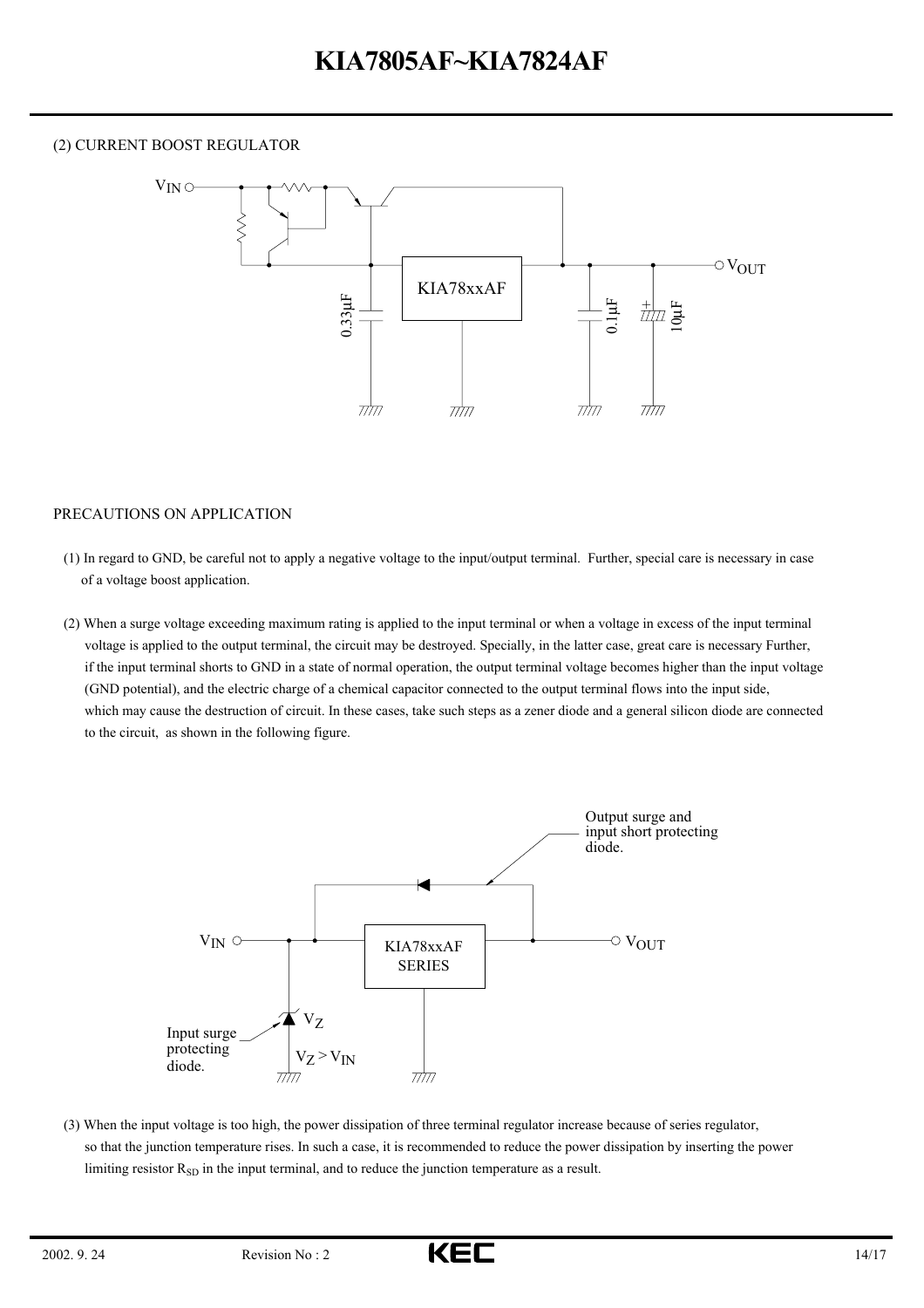

The power dissipation  $P_D$  of IC is expressed in the following equation.

$$
\mathbf{P}_{\mathrm{D}}\!=\!\left(\mathbf{V}_{\mathrm{IN}}\!\!\cdot\!\mathbf{V}_{\mathrm{OUT}}\right)\:\cdot\mathbf{I}_{\mathrm{OUT}}+\mathbf{V}_{\mathrm{IN}}\!\!\phantom{V}\cdot\mathbf{I}_{\mathrm{B}}
$$

If  $V_{\text{IN}}'$  is reduced below the lowest voltage necessary for the IC, the parasitic oscillation will be caused according to circumstances. In determining the resistance value of R<sub>SD</sub>, design with margin should be made by making reference to the following equation.

$$
R_{SD} < \frac{V_{IN} - V_{IN}^{'}}{I_{OUT} + I_B}
$$

(4) Connect the input terminal and GND, and the output terminal and GND, by capacitor respectively.

The capacitances should be determined experimentally because they depend on printed patterns. In particular, adequate investigation should be made so that there is no problem even at time of high or low temperature.

(5) Installation of IC for power supply

For obtaining high reliability on the heat sink design of the regulator IC, it is generally required to derate more than 20% of maximum junction temperature  $(T_i MAX.)$  Further, full consideration should be given to the installation of IC to the heat sink.

- (6) IEC (International Electronical Commission)-65 Specification.
- (a) IEC (International Electronical Commission)-65 is the standard, parts testing method, machinery and tolls (used in connecting main power directly and indirectly) Which are used at home and general building. The purpose of the above standard is not to breaking out the risk which is related to an electric shock, a heating, a fire and the damage of surrounding parts in the case of normal or abnormal operating.
- (b) In case temperature is limited by temperature overheating prevention device, fuse or the operation of fuse resistor One must calculate the temperature of PCB substrate in 2 minute.
- $\Delta T \leq 110$  °C regulated  $\angle$ T=T(The PCB substrate temperature in 2 minute) -Ta(Ambient temperature) (c) Graph As the territory of the deviant line appear by the heat, as the area is wider, T(The PCB substrate temperature in 2 minute) is becoming high. 120 time(second) 2  $\text{Isc}(A)$

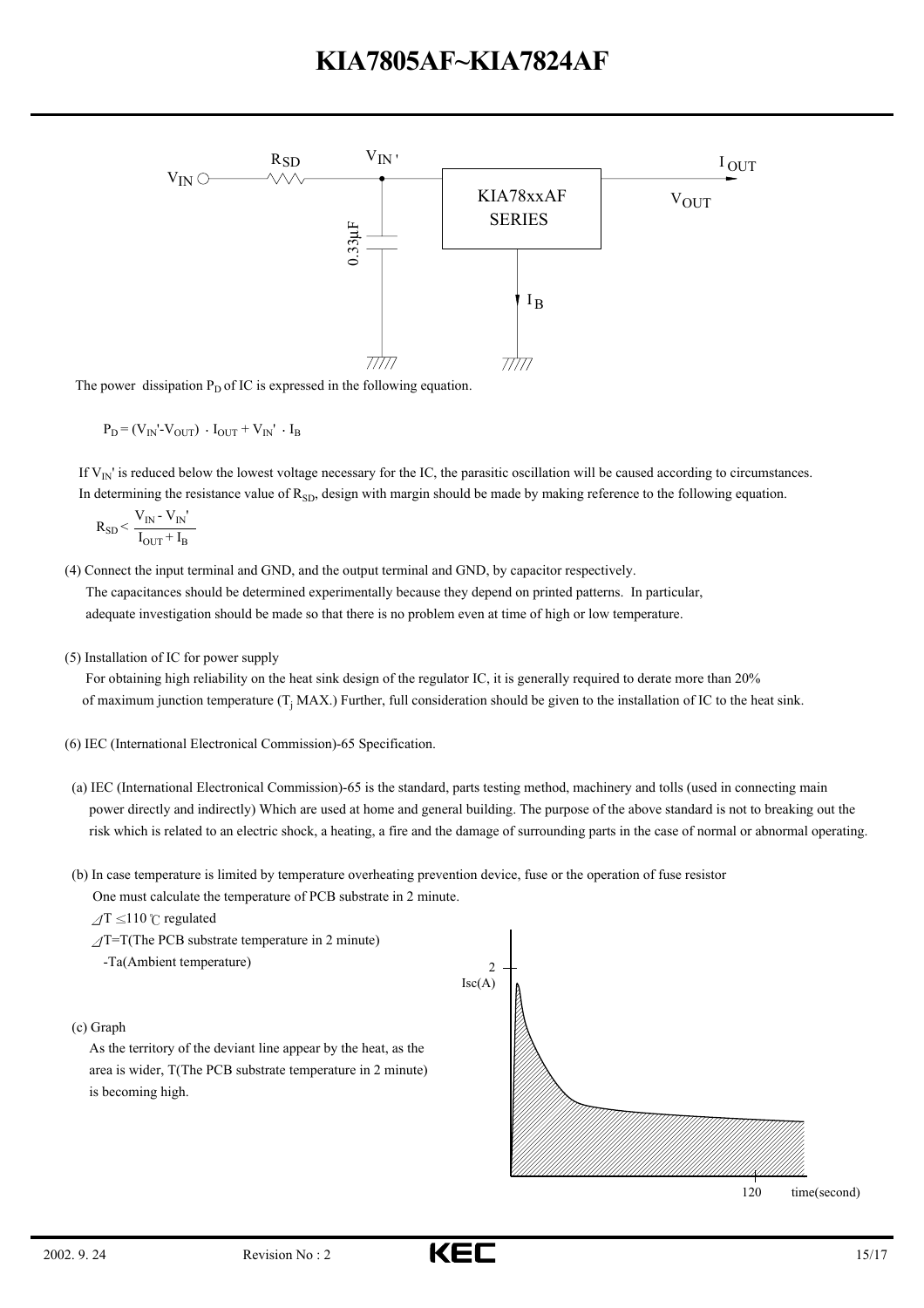



RIPPLE REJECTION RATIO RR (dB) RIPPLE REJECTION RATIO RR (dB)



 $V_{IN}$  -  $I_{SC}$ 



SHORT CURRENT I (A)